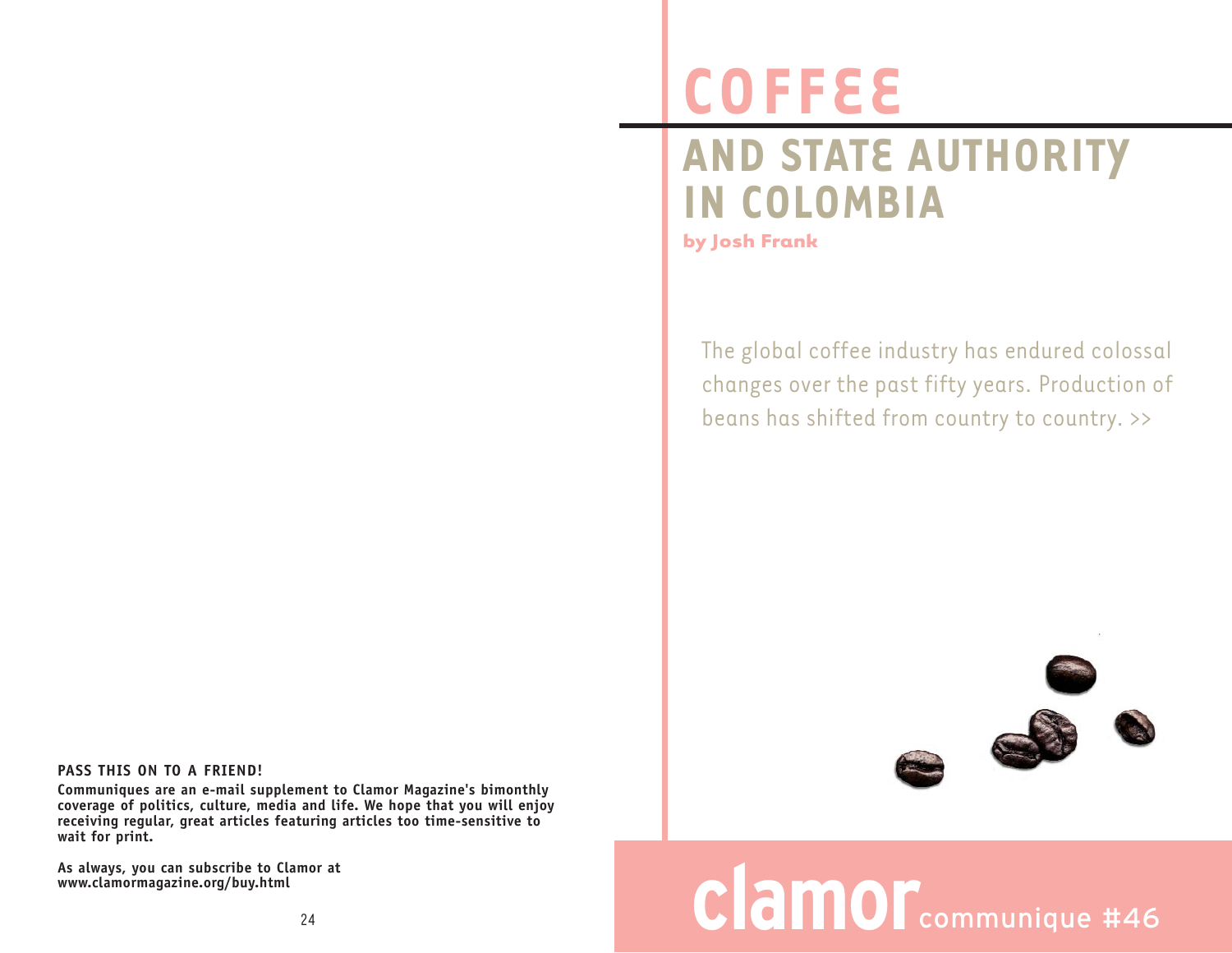The global coffee industry has endured colossal changes over the past fifty years. Production of beans has shifted from country to country.

Profiteering from the product has increased almost exponentially through huge sales at retail outlets such as Starbucks and Seattle's Best. But not all involved in the coffee market have benefited equally. Small coffee farmers have suffered tremendous loss. Environmental degradation has also increased as ancient forests have been cleared in hopes that the bare land can be transformed into fertile ground, worthy of growing cash crops. Countries have lost entire export industries as multinational corporations race to purchase the cheapest beans they can find. And no country has felt the pain of these transformations greater than Colombia.

In the mid-1970s coffee in Colombia accounted for 50 percent of their legal exports. During the global craze of the 1990s, as retail shops opened up on street corners throughout the industrialized world, Colombia,s coffee industry bottomed out. By 1995, the country's coffee industry had suffered tremendously. Coffee dropped from 50 to 7 percent of Colombia's legal exports. Thousands of farmers fled the country, many more traded coffee for more lucrative crops such as coca and opium. And oil has now replaced coffee as the number one legal export, even though coffee farmers continue to employ the most workers of any industry in the country.

who is included and excluded in global production networks. In the case of Colombia, as the FNC and the State allowed private players to manage the flow of coffee, they also became more and more irrelevant in countering the strong race-to-thebottom market forces. The negative effects have been felt tremendously by the poor agricultural communities in Colombia.

As statelessness embodies these sectors, it becomes clearer and clearer that no governing organization is wholly representing these poor Colombian farmers. Left to the devices of neoliberalism alone, it is unlikely that coffee production in Colombia will again make up 50 percent of the legal export. It is also unlikely that the transfer of coffee to coca will decrease any time soon. Farmers simply want and need to make a living. Collectively, the strength of the new market is embodied by multinational corporations and private players, not State and local authorities -- sovereignty kneels to capitalism once again.

All in all, this indicates that free-market economics are powerful enough to benefit a few, as well as strong enough to crush the rest.

**The Clamor Communique format has been reworked so you can easily distribute them as half-page pamphlets. Simply photocopy them double-sided in the order they are delivered here, fold copies in half, and staple in the middle.**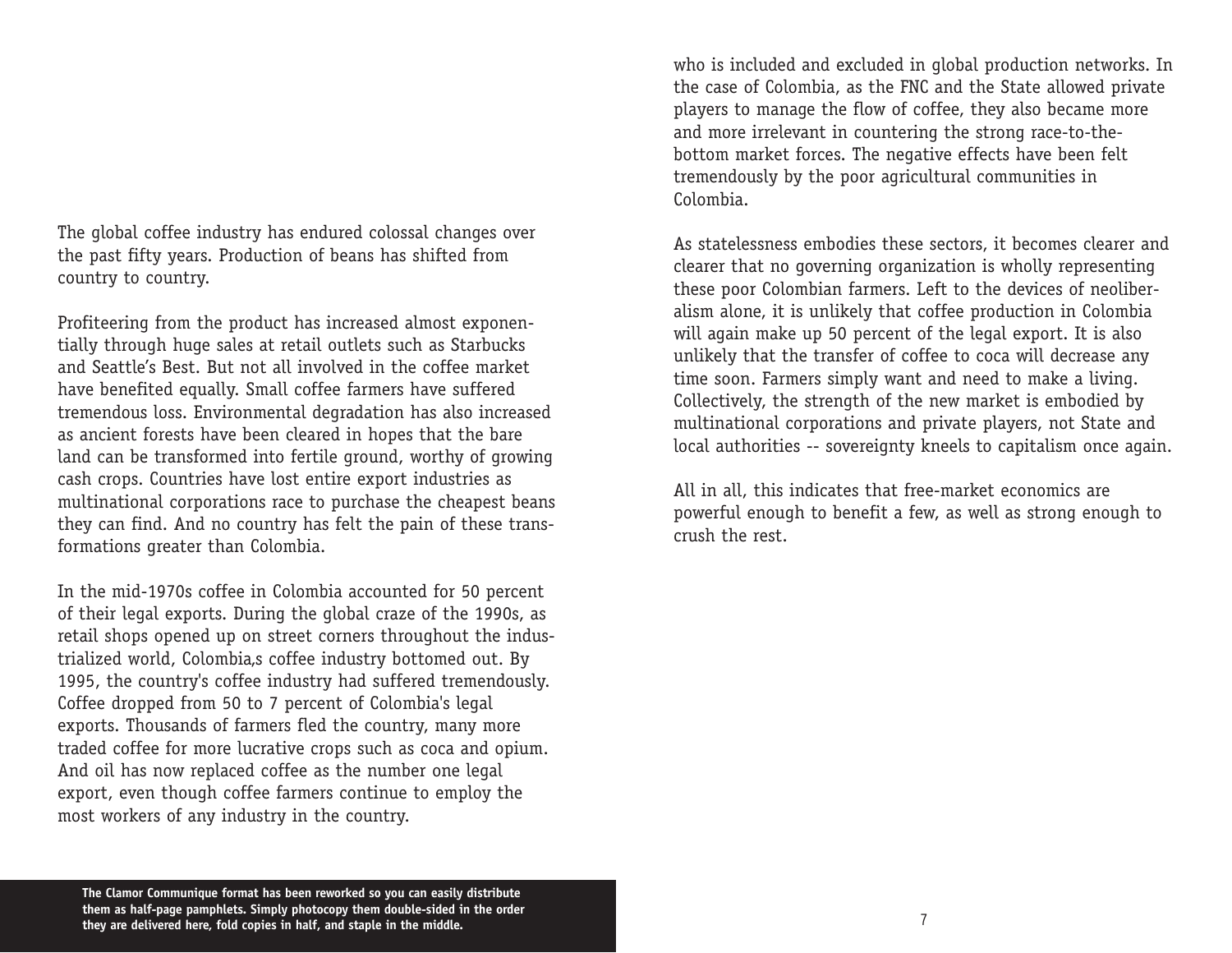earnings for farmers has stagnated.

As the Colombian government fully endorsed these trade measures, their culpability in the debacle goes without question. However, industrialized countries, policy institutions like the IMF, and multinationals like Starbucks have in effect spearheaded the pace of globalization in the developing world. It has not been these countries' governments alone.

Coffee beans since the early 1900s have been primarily an export commodity.

Reliance on free-markets to dictate the flow of coffee, has been the famous mantra Colombians use when discussing supply and demand strategies. The FNC has historically monitored Colombian coffee markets, with an eye toward the industrialized future. As the FNC allowed multinationals to dictate production, they lost control of the coffee trade. In the past the coffee industry in Columbia relied on the FNC for regulatory measures more than they relied on the State government. So it can be said that the FNC has acted as a puppeteer for thousands of coffee farmers in Colombia since its inception early last century. And that puppeteer handed over the strings to the IMF and Nestle.

Now, third-world markets are managed more by transnational corporations and policy institutions, than State capacities. The development of economic transactions across borders, particularly international borders, undermines State autonomy. This in effect marginalizes the State and the FNC as an economic player in the global community. And the loser is the small farmer.

The neoliberal economy encourages private entities to dictate the flow of goods and capital. Therefore wealth and power has been transferred into the hands of private actors from the clutches of the FNC and the State. Such private actors decide

Coffee prices in South America peaked during the late 1960s to 1970s, a pound of coffee from the fields of Columbia sold at an average of \$3 per pound. But by October 2001, the price of coffee per pound had dropped to \$0.62 per pound.

The Colombian market at the time was regulated by The Colombia Coffee Federation (FNC); a quasi labor union that represented coffee producers.

The organization was founded in 1928, and quickly became the political voice for rural farmers who had little clout and minimal access to policy makers.

Almost all coffee farmers were benefiting during those lucrative years.

Agriculture was the business to be in if you wanted to make a safe living in Colombia. However, these boom years didn't last long.

The FNC since the 1970s has lost its once formidable power. Global demands have fractured the coffee community in Colombia through multiple trade factors, often referred to as the neoliberal model. This economic model draws on the old meaning of the word "liberal". It includes endorsing the freemarket system; deregulation of sectors, privatization, and an overall disregard for government oversight and taxation. Now known to many in the US as Clintonomics, where President Clinton thrusted through NAFTA and fully endorsed the WTO and IMF.

As more and more farmers began producing coffee beans (estimates ranged from 750,000 to 900,000 farms in 1972), prices began to steadily decline. Well over 200,000 farms were lost by the mid-1990s, as the oversupply of coffee in Colombia reached record highs. Colombia was not alone in its over-production of beans. In late 2001 it was reported that 60 countries produced